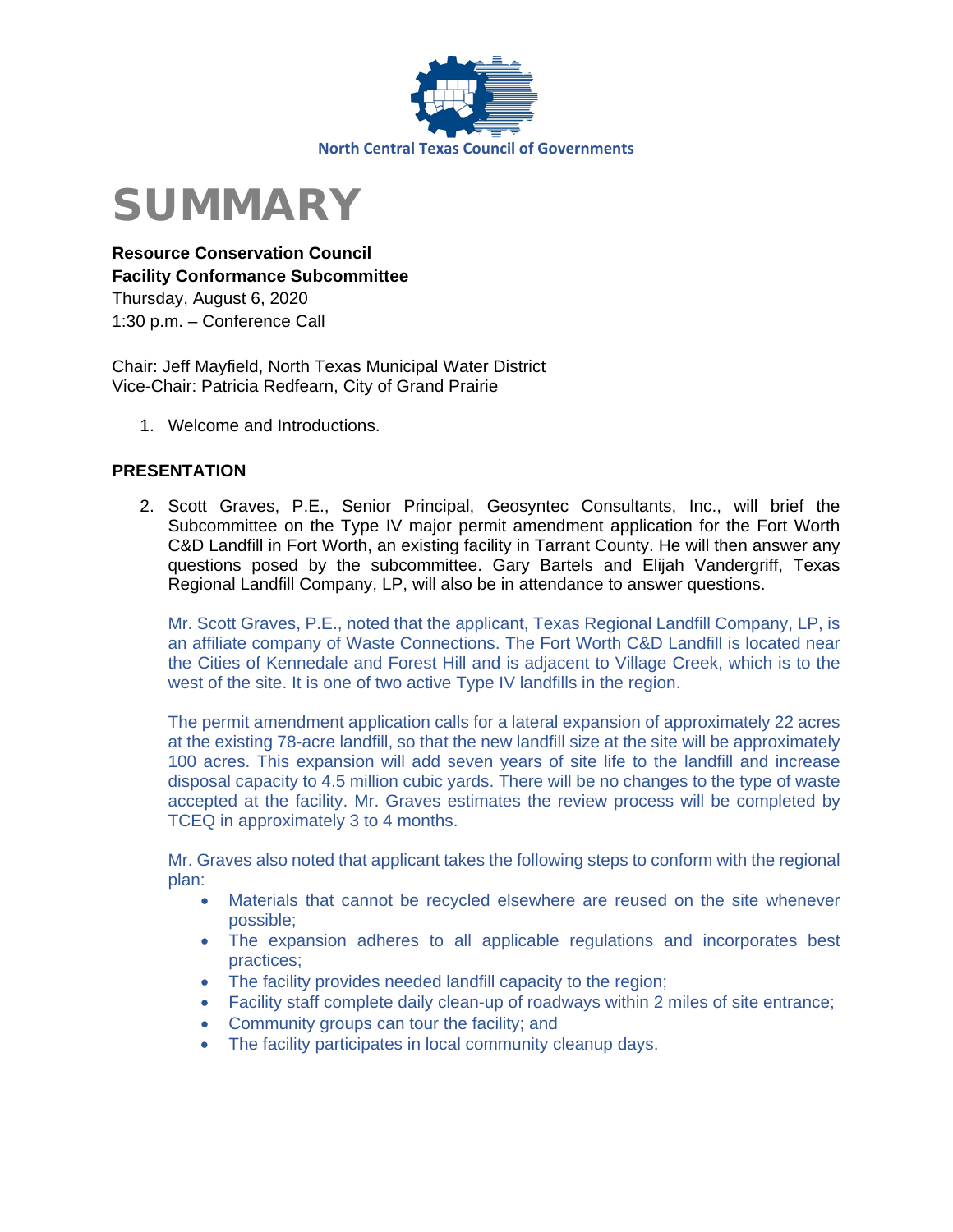

## **ACTION ITEM**

3. The Subcommittee will discuss the application for the Fort Worth C&D Landfill and vote whether to recommend to the Resource Conservation Council (RCC) that the application conforms to the North Central Texas Regional Solid Waste Management Plan.

The subcommittee discussed the major permit amendment application and asked questions.

1) Will there be a new entrance?

They will be expanding the current entrance. Existing infrastructure will be moved to the existing entrance and existing street infrastructure will be used as well. This will maximize the current space at the entrance.

2) The Kennedale zoning map shows existing single-family residential housing and restricted commercial district zones near the entrance. Have you notified those groups of the changes to the entrance?

Those specific properties were purchased by the facility and no one lives there.

3) Do you take any actions to deter illegal dumping?

The facility provides free non-municipal dumping or a reduced disposal rate for nearby local communities for their clean-up or drop-off events. There are also cameras at the entrance which can identify vehicles that enter and turn away before disposing.

Risa Weinberger, Risa Weinberger & Associates, Inc., made a motion to recommend to the Resource Conservation Council that the application for a Type IV major permit amendment application for the Fort Worth C&D Landfill is in conformance with the North Central Texas Regional Solid Waste Management Plan. Ami Reeder, City of Denton, seconded the motion. The motion passed unanimously.

- 4. Next Steps The RCC will vote on the Subcommittee's conformance recommendation for the Fort Worth C&D facility at its next meeting on August 20, 2020. After this meeting, a letter stating the RCC's final conformance determination will be submitted to the TCEQ, with a copy to be sent to the applicant.
- 5. Adjournment

If you have any questions regarding the meeting or agenda items, please contact Elena Berg at (817) 608-2363 or [eberg@nctcog.org.](mailto:eberg@nctcog.org) Thank you!

If you plan to attend this public meeting and you have a disability that requires special arrangements at the meeting, please contact Barbara Bradford by phone at (817) 695-9231 or by email at **bbradford@nctcog.org** 72 hours in advance of the meeting. Reasonable accommodations will be made to assist your needs.